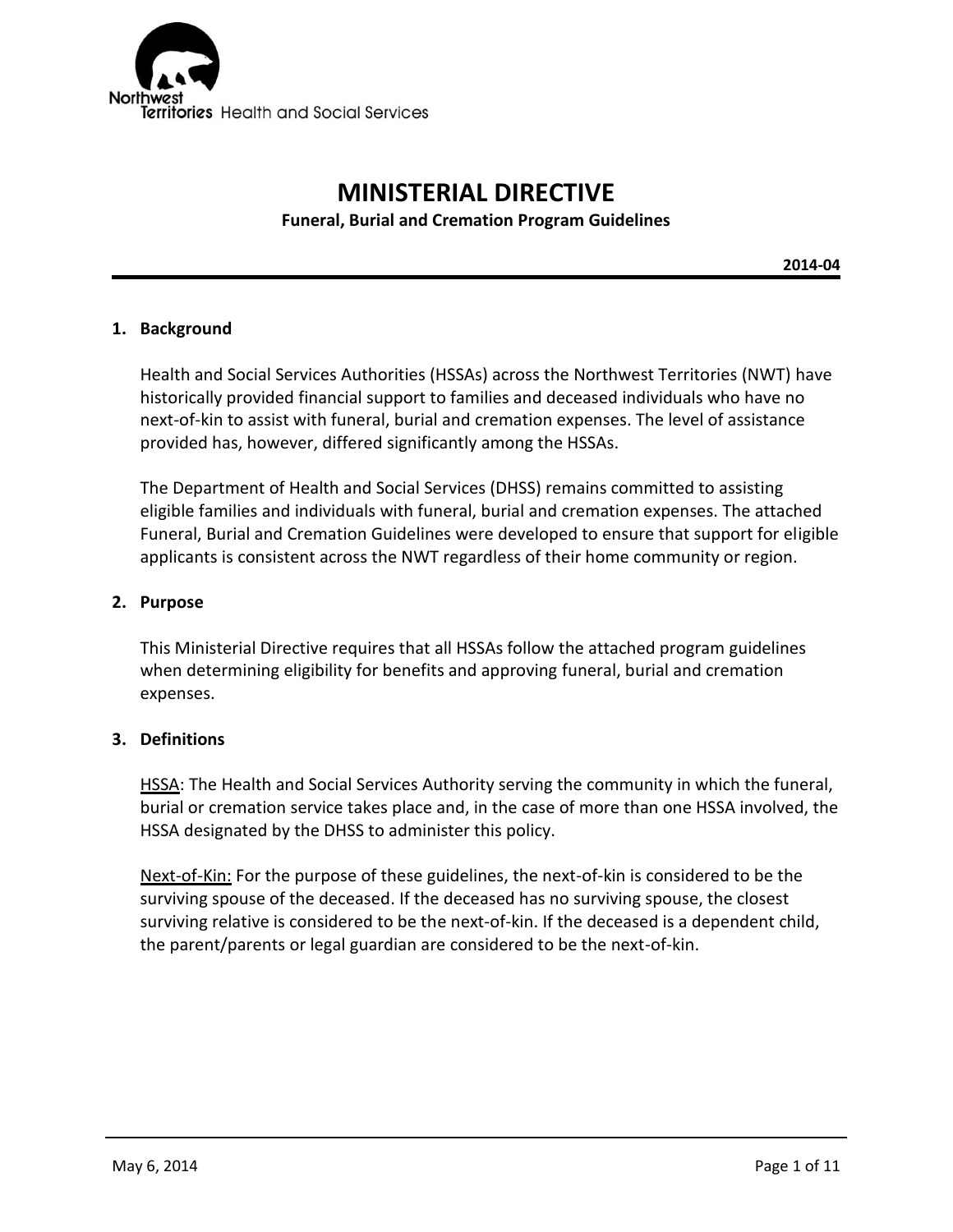

# **MINISTERIAL DIRECTIVE**

**Privacy Standards, Policies and Procedures**

**MD-2017-03**

#### **4. Exceptions and Restrictions**

Funeral, burial or cremation expenses must not be paid by a HSSA unless a completed application has been received by the HSSA, and the deceased or next-of-kin is either verified indigent or assessed as eligible for assistance under this program. Eligibility for any other private or public program, payment or benefit must also be considered in either case prior to approval. DHSS is the payer of last resort.

#### **5. Amendment**

The Minister may amend this Directive in writing from time to time.

#### **6. Effective Date**

This Directive comes into effect on the date of signing.

<original signed by> July 17, 2014 Glen Abernethy **Date** Minister of Health and Social Services

Schedule A: Program Guidelines Schedule B: Application for Financial Assistance-Funeral, Burial and Cremation Program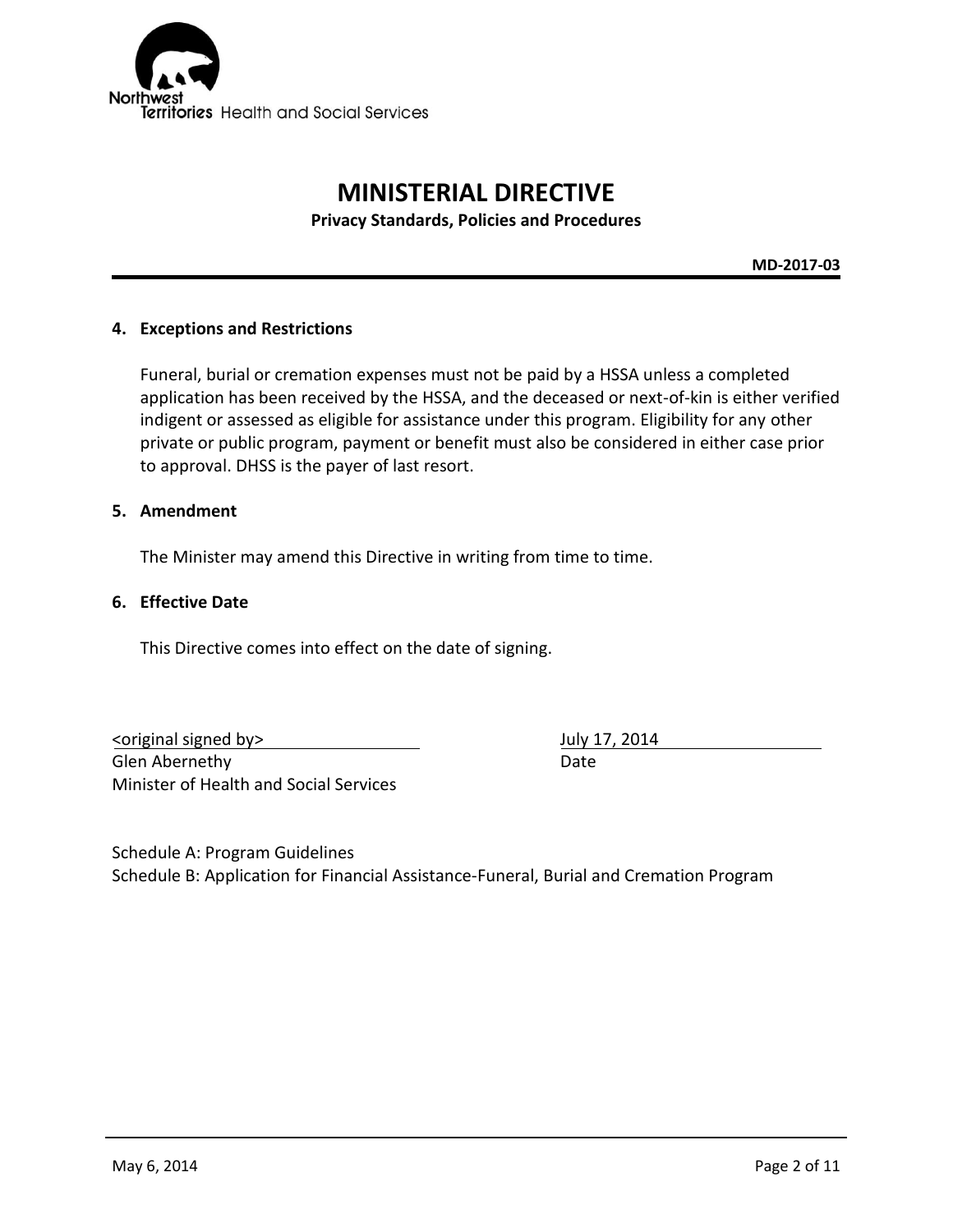### **Schedule A** - **Program Guidelines**

#### **Definitions:**

Benefit Administrator: Person(s) designated by the HSSA to process applications for financial support under this program pursuant to the eligibility criteria.

C.M.A.S.: Case Management Administrative System used by the Department of Education, Culture and Employment (ECE) to administer the Income Assistance Program.

**Estate:** The assets of a deceased person. Assets might include: money, life insurance, property, cars, trucks, boats, snowmobiles, stocks, bonds, jewellery, personal possessions, household effects and anything owed to a person when they die such as final wages, income tax refunds and pensions. The person responsible for managing the deceased person's estate (generally a family member, Executor/Administrator of a will, or the Public Trustee) must consider all the assets and liabilities of a deceased person in order to determine the actual value of their estate.

HSSA: the Health and Social Services Authority serving the community in which the funeral, burial or cremation service takes place and, in the case of more than one HSSA involved, the HSSA designated by the DHSS to administer this policy.

Means Test: The process of reviewing the finances of the deceased and/or next-of-kin (as defined below) in order to determine eligibility for financial assistance under this program. A means test must be conducted for all applicants, except if the deceased or next-of-kin is verified indigent. The necessary financial information is collected as part of the "Application for Funeral and Burial Assistance" which is attached as Schedule B.

Next-of-Kin: For the purpose of these guidelines, the next-of-kin is considered to be the surviving spouse of the deceased. If the deceased has no surviving spouse, the closest surviving relative is considered to be the next-of-kin. If the deceased is a dependent child, the parent/parents or legal guardian are considered to be the next-of-kin.

Verified Indigent: A person in need of income assistance as outlined in the *Social Assistance Act*  and Regulations. The Income Assistance Program (ECE) can confirm if an individual is verified indigent.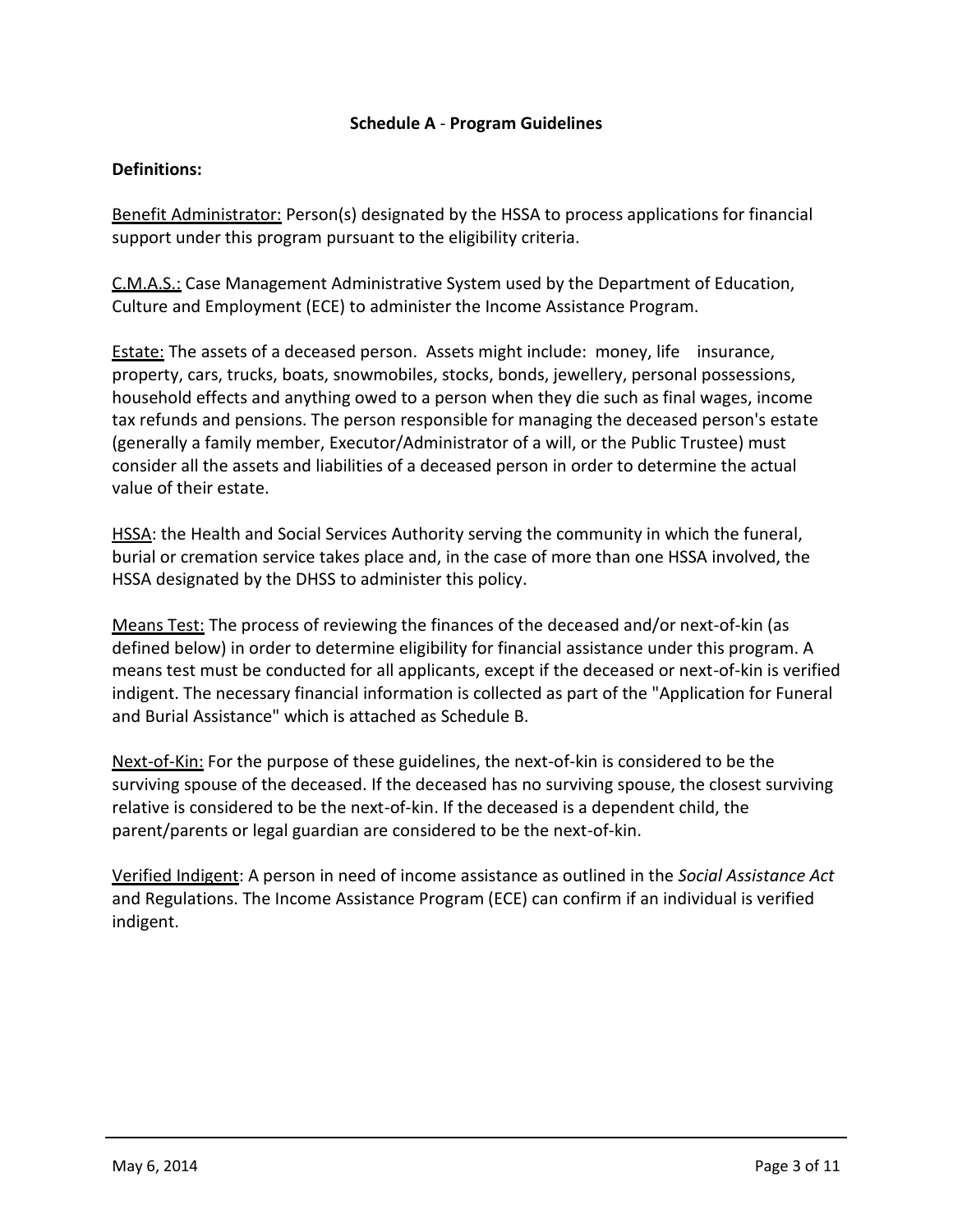## **Program Criteria:**

- 1. Funeral, burial and cremation expenses are the first charge on an estate.
- 2. If financial assistance for funeral, burial and cremation expenses is needed, the next-ofkin or person responsible for managing the deceased's financial affairs and/or for making the funeral arrangements must submit a completed application to the HSSA to be considered for assistance under this program.
- 3. A deceased person and/or their next-of-kin who is confirmed to be Verified Indigent are eligible for assistance. Eligibility for any other private or public payment, benefit, or program that assists with funeral, burial or cremation expenses must be considered.
- 4. For all applications other than those of Verified Indigent persons, a means test will consider if there are sufficient funds in the estate of the deceased person *to* pay for the funeral, burial or cremation, and/or if the next-of-kin has the means to pay for the funeral, burial or cremation expenses. Eligibility for any other private or public payment, benefit, or program that assists with funeral, burial or cremation expenses must be considered.
- 5. Generally funeral, burial or cremation arrangements should not be finalized until eligibility is established. However, in some cases, an application can be received or finalized after the funeral has occurred and estate matters have been settled. Next-ofkin and families should be advised of eligible expenses under this program in order to plan accordingly.
- 6. The next-of-kin or family of the deceased may choose to "upgrade" any of the funeral, burial or cremation services. They will be responsible for the cost difference between the assessed amount granted under this program and the total amount of the funeral, burial or cremation.

#### **Eligible Types of Expenditures**

- 1. The Benefits Administrator may approve expenditures for eligible applicants on the least expensive of the following eligible expenses:
	- a. Transportation of a body within the Northwest Territories to the place of burial in situations where an individual dies in a place other than the individual's/family's chosen place of burial.
	- b. Cremation or burial. Cremation includes a cremation container, the cost of transportation to a crematorium, cremation, return of remains, an um and cremation plot. Burial includes a casket, cemetery plot, and internment.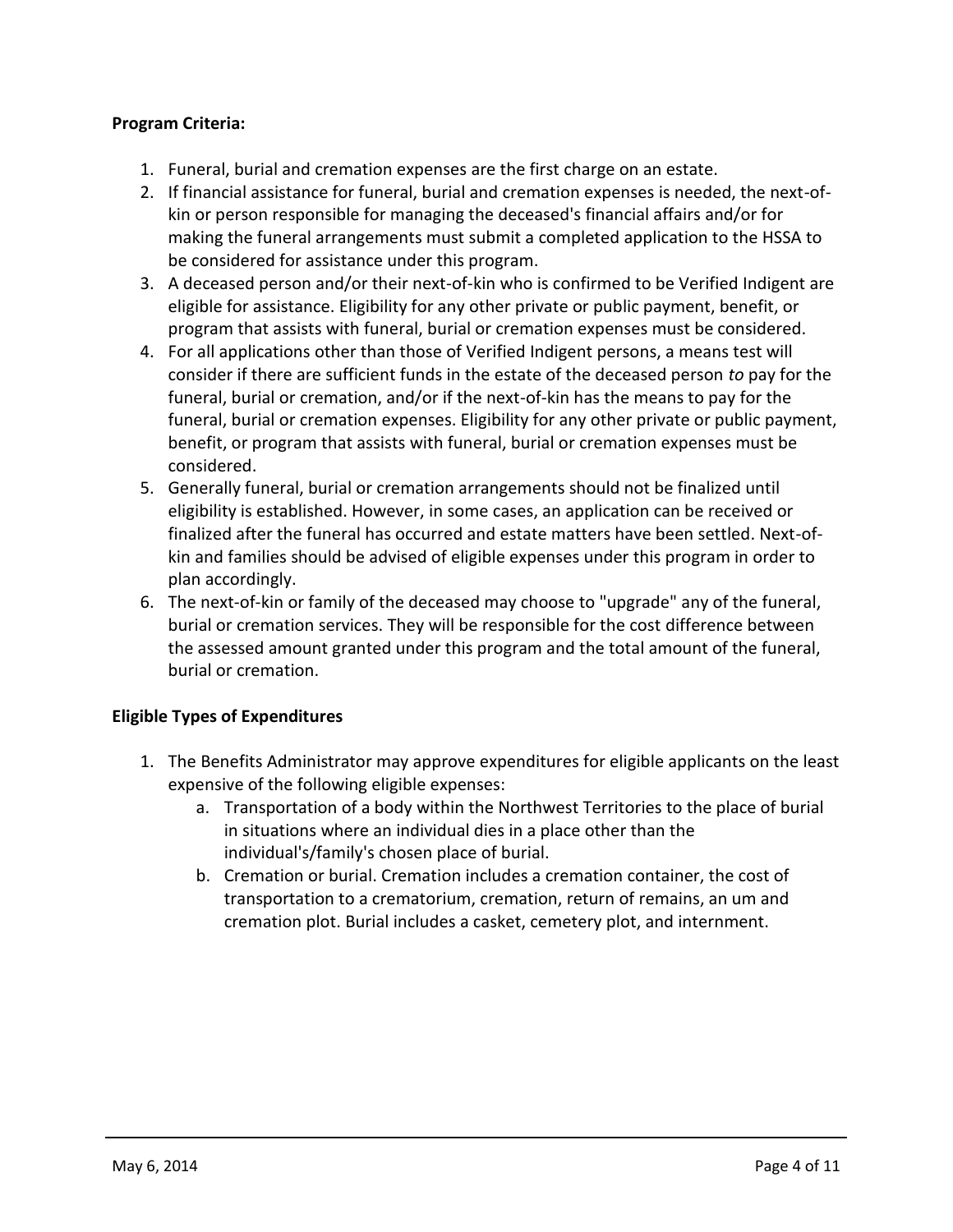- c. The cost of preparing a body for viewing and/or inter-jurisdictional transportation.
- d. Viewing and a funeral or memorial service, including the rental of a hall, funeral home or church, someone to direct the service, and services of a funeral director to arrange the service if available.
- e. Temporary grave marker.
- f. Administrative costs such as the cost of burial permit, death certificate, fees related to coordinating transportation of the remains if applicable, and facility storage fees.
- g. Clothing for burial if needed.
- 2. The costs of transporting a body to the chosen place of burial will be covered for eligible applicants under this Program, except in the following circumstances:
	- a. A person who has been referred to a health facility outside his/her home community by a medical practitioner for treatment dies while on referral. In these cases, Medical Travel will cover the transportation and associated costs to return the body of a deceased person to his/her home community.
	- b. The RCMP or the coroner has ordered the body to be transported (e.g. to perform an autopsy). In these cases, the referring agency must pay the cost of transporting the body from the place of death and back to the place of death, or to another location in the NWT if acceptable to all parties.
- 3. If no next-of-kin can be located, the Benefit Administrator may contact a funeral director to make arrangements for deceased persons who are determined to be eligible for financial assistance under this program.
- 4. Referrals should be made to the beneficiary's guardian, the beneficiary's trustee or the Public Trustee, as deemed appropriate, if the beneficiary is a child, if the beneficiary is an adult under trusteeship or an adult deemed mentally incompetent under the NWT Mental Health Act, if the beneficiary is a senior citizen (65+) if incapable of handling their financial assets, or if there are significant assets and no next of kin can be found. General Information about the services of the Public Trustee can be found at [www.iustice.gov.nt.ca/PublicTrustee/index.shtml](http://www.iustice.gov.nt.ca/PublicTrustee/index.shtml) or they can be contacted at 867-873- 7464, or 867-535-0423.
- 5. The maximum benefit received for funeral, burial and cremation services is to be established by the Deputy Minister.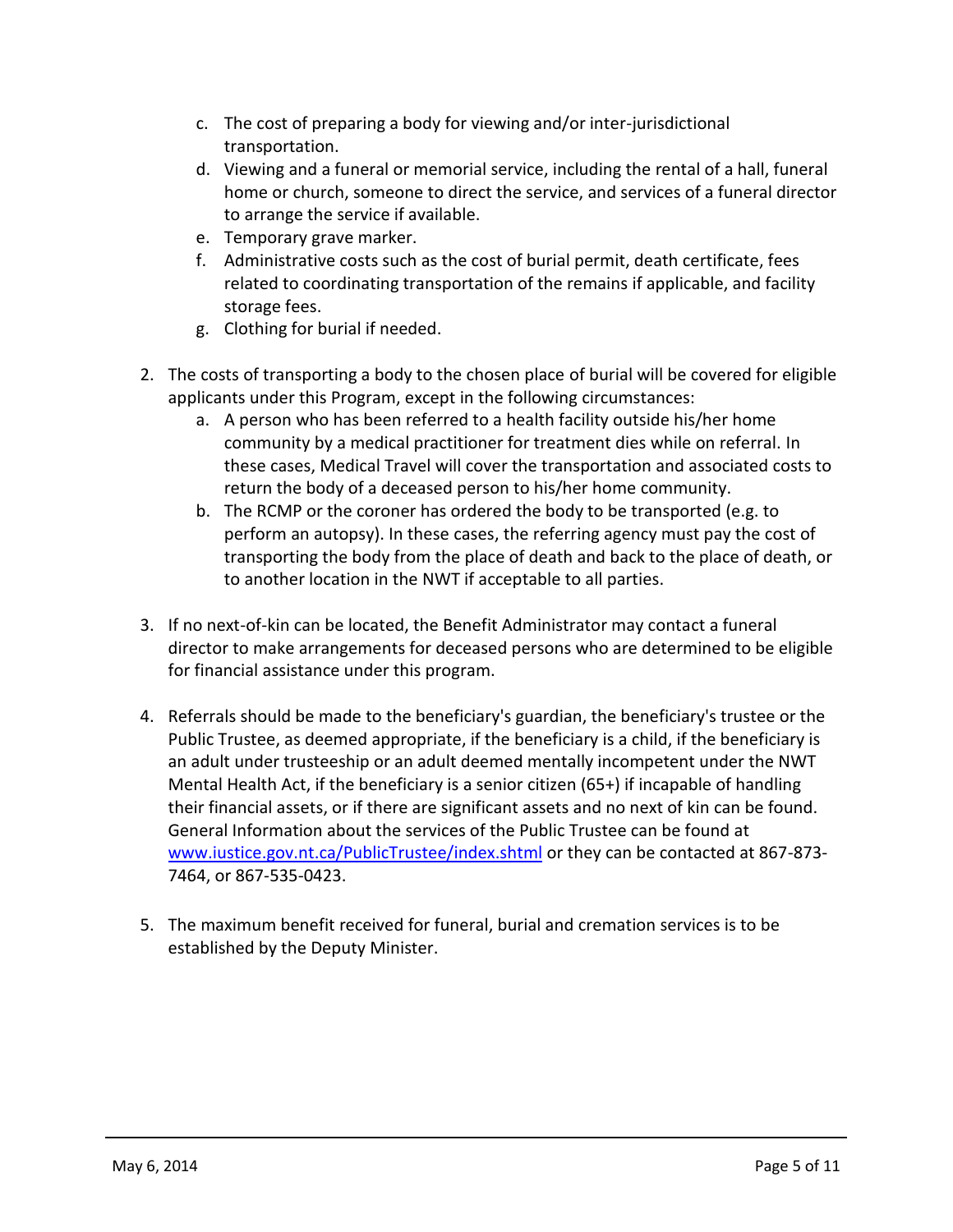6. The Deputy Minister may approve exceptions to benefit levels and consider appeals for applications that are denied.

## **Review, Approval and Follow-Up Process**

- 1. The Benefit Administrator may approve the application if they:
	- a. confirm with ECE that the deceased's name and/or next-of-kin's name is on C.M.A.S at the time of death, or
	- b. a means test has been conducted and it has been determined that there are insufficient funds in the estate and/or a budget shortfall for the next-of-kin, and
	- c. a completed application for financial assistance by the next-of-kin or the person responsible for managing the estate and/or making the funeral arrangements is received.
- 2. The Benefit Administrator may not approve payment, except if there will be significant delays in receiving funds and no family member is able to cover costs, when:
	- a. the deceased person had a valid insurance policy that made provision for funeral and burial expenses.
	- b. the person died as a result of an accident and her/her employer or another party was responsible for paying the funeral costs under an agreement, contract or other type of insurance coverage.
	- c. the deceased or next-of-kin is eligible for a benefit through any other private or public benefit, program or payment that assists with the cost of funeral expenses.
- 3. The Benefit Administrator may authorize partial or full payments of the funeral, burial or cremation, up to the maximum benefit level.
- 4. The Benefit Administrator must seek re-imbursement from the family/estate if it is determined at a later date that the applicant or deceased was ineligible, or that there are sufficient funds in the estate, or that payments from other sources were received (i.e.: insurance) by the next of kin.
- 5. The Benefit Administrator must apply for the CPP Death Benefit if the deceased was eligible, and funeral, burial or cremation expenses were paid by the HSSA. Information and an application form can be found on the Service Canada website. This should be discussed with the next-of-kin and/or family in advance.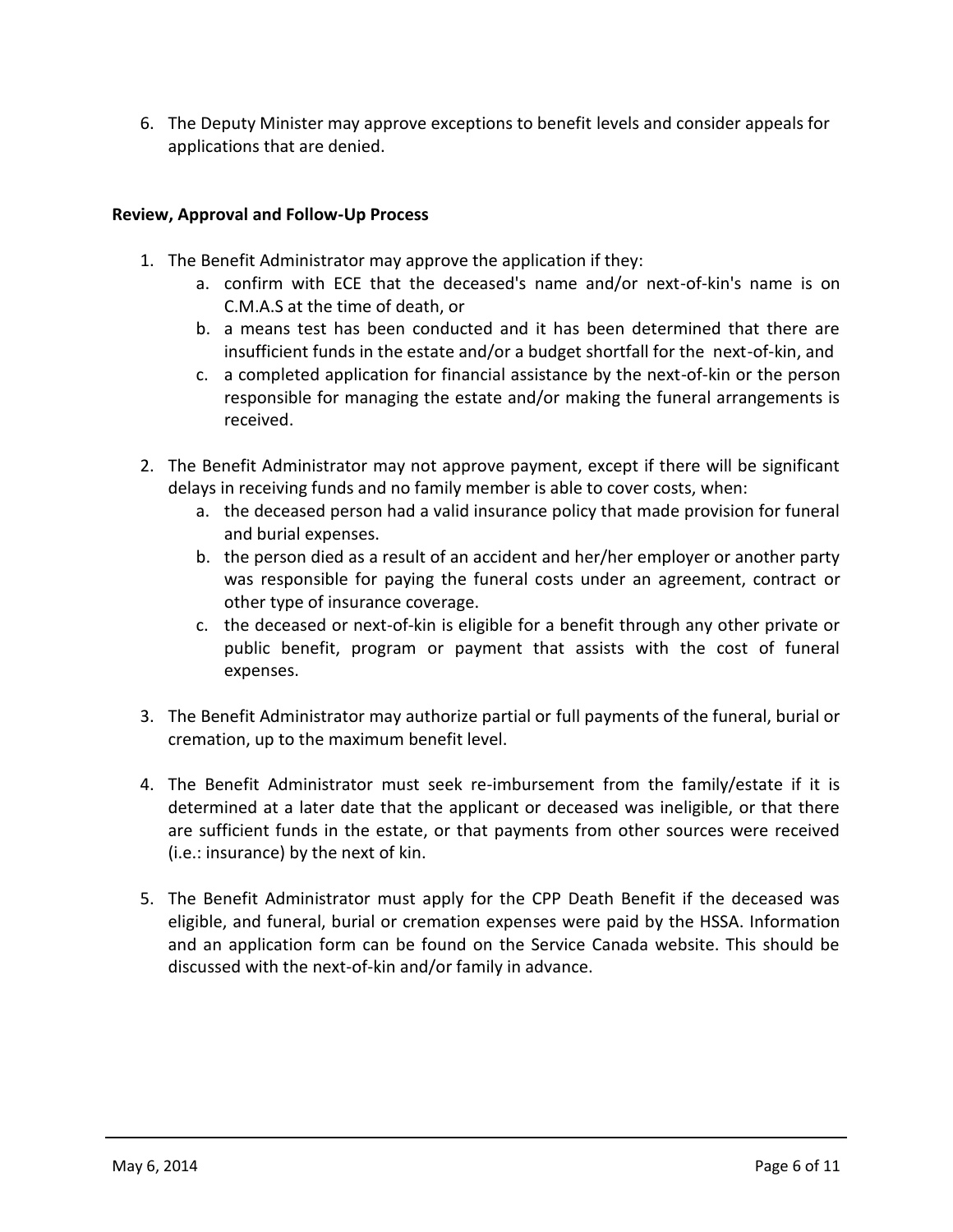## **Notes for Benefit Administrator**

- All programs and benefits to which the deceased or next-of-kin is entitled, or sources of income for the deceased, are to be considered when determining eligibility or seeking re-imbursement. These might include:
	- a. existing Bank Accounts
	- b. Canada Pension Plan (Death Benefit)
	- c. income for the month of death such as unpaid wages, the Canada Pension Plan, Old Age Security (OAS), Guaranteed Income Supplement (GIS), and/or the War Veteran's Allowance
	- d. Last Post Fund for eligible war veterans
	- e. financial assistance from the band for funeral and burial/cremation
	- f. refunds on special care home charges
	- g. third party insurance payments
	- h. employee death benefit
	- i. any other private or public payment, benefit or program to which the deceased or survivor is entitled.
- Expenses not covered by this program include: the cost of a casket if cremation is chosen, the cost of an obituary, the cost of a foundation and monument, and the cost of food/catering service.
- Banks will sometimes pay funeral, burial or cremation expenses from the deceased's bank account prior to the estate being settled. The person responsible for the funeral arrangements should be asked to submit funeral, burial or cremation invoices to the bank if appropriate prior to accessing this program.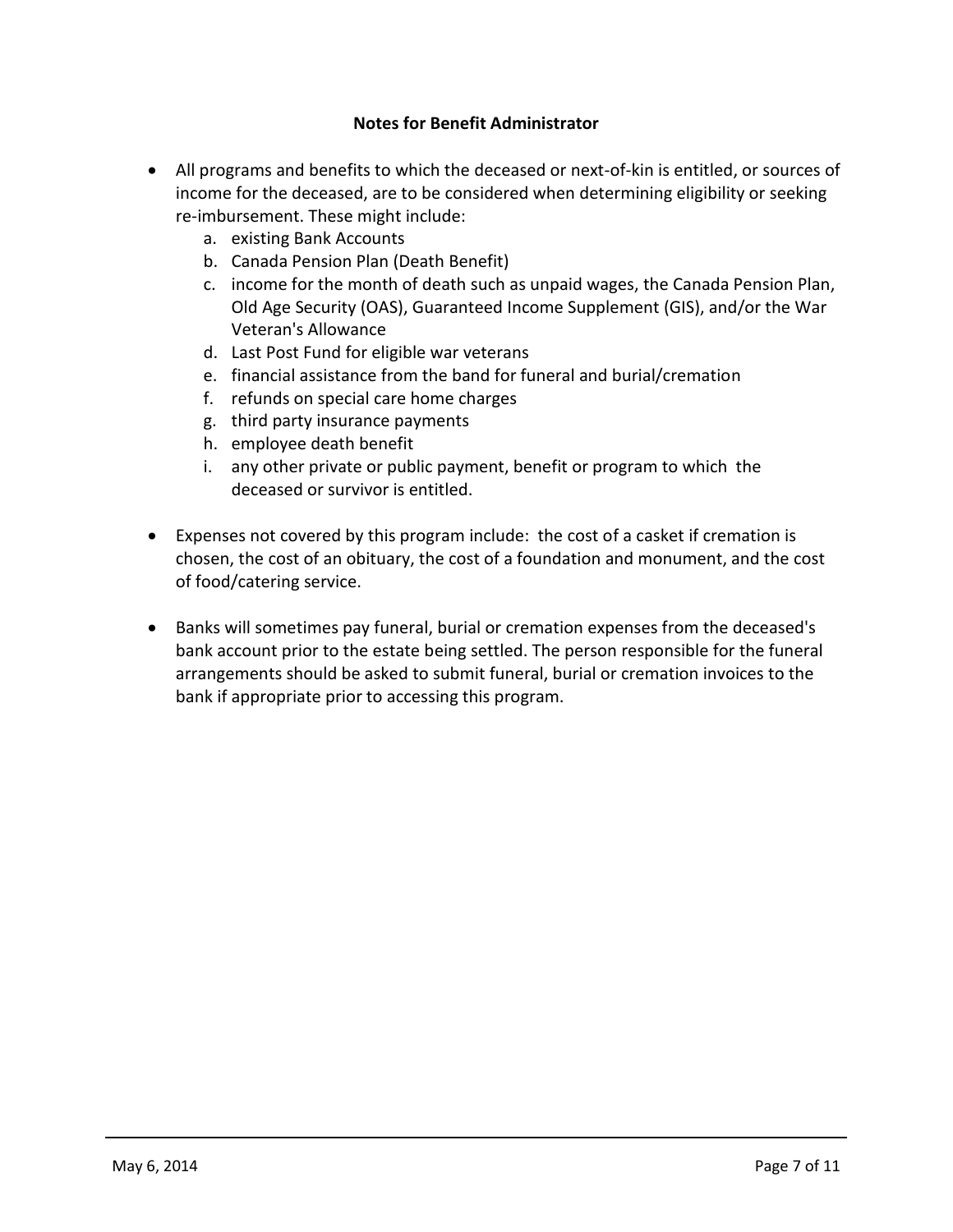# **Schedule B Application for Financial Assistance** - **Funeral, Burial and Cremation Program**

## A. Applicant Information:

| Last Name:              |     | First Name:  |     |
|-------------------------|-----|--------------|-----|
| Telephone:              | (h) | (w)          | (c) |
| e-mail:                 |     |              |     |
| Street Address:         |     |              |     |
| Community:              |     | Postal Code: |     |
| <b>Mailing Address:</b> |     |              |     |

## B. Deceased's Information:

| Last Name:                     |                | First Name:              |                |
|--------------------------------|----------------|--------------------------|----------------|
| Middle Name:                   |                | Previous Last Name(s):   |                |
| Spouse's name (if applicable): |                |                          |                |
| <b>Street Address:</b>         |                |                          |                |
| Community:                     |                | Postal Code:             |                |
| <b>Mailing Address:</b>        |                |                          |                |
| Gender:                        | Date of Birth: |                          | Date of Death: |
| <b>Healthcare Card Number:</b> |                | Social Insurance Number: |                |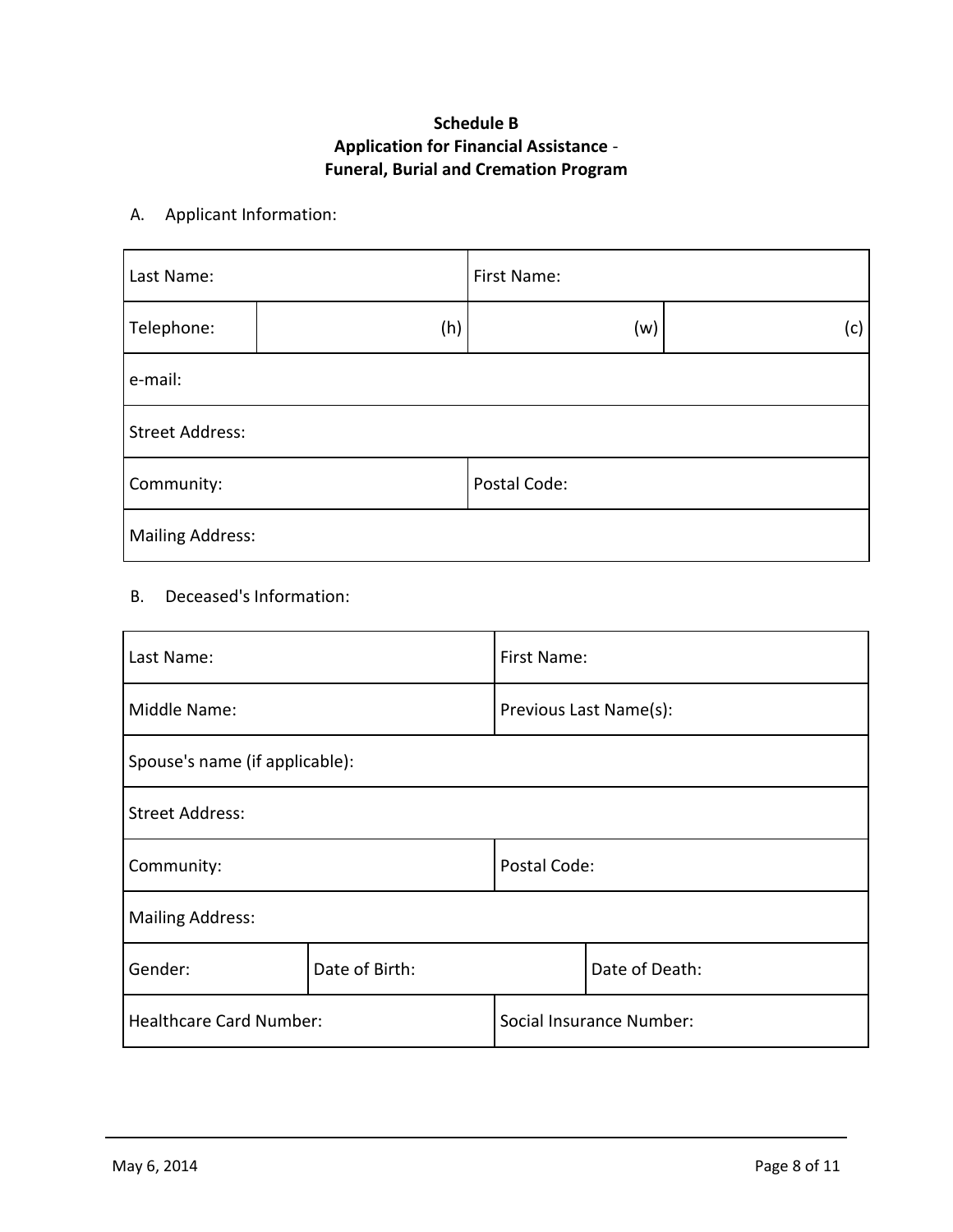Source of income:  $\vert$  Average monthly income:

Please provide the name and telephone number of the person responsible for managing the deceased person's finances and/or their estate:

Current balance of all bank accounts held by the deceased:

Wages or a government pension payment or other funds owed to the deceased:

Is the deceased eligible for any public or private benefit, payment or program that assists with funeral, burial and cremation expenses (for example: financial assistance from the band office, the CPP Death Benefit, an insurance payment, an employment benefit, the Last Post Fund, etc.). Please list all such sources of financial assistance:

| Rent/Mortgage payment:                               | Groceries:      |
|------------------------------------------------------|-----------------|
| Utilities:                                           | Transportation: |
| Taxes:                                               | Childcare:      |
| Household:                                           | Other:          |
| Loan payment:                                        |                 |
| <b>Total Monthly Expenses:</b>                       |                 |
| <b>Expected Significant Expenses in Near Future:</b> |                 |

### C. Monthly Expenses for Next-of-Kin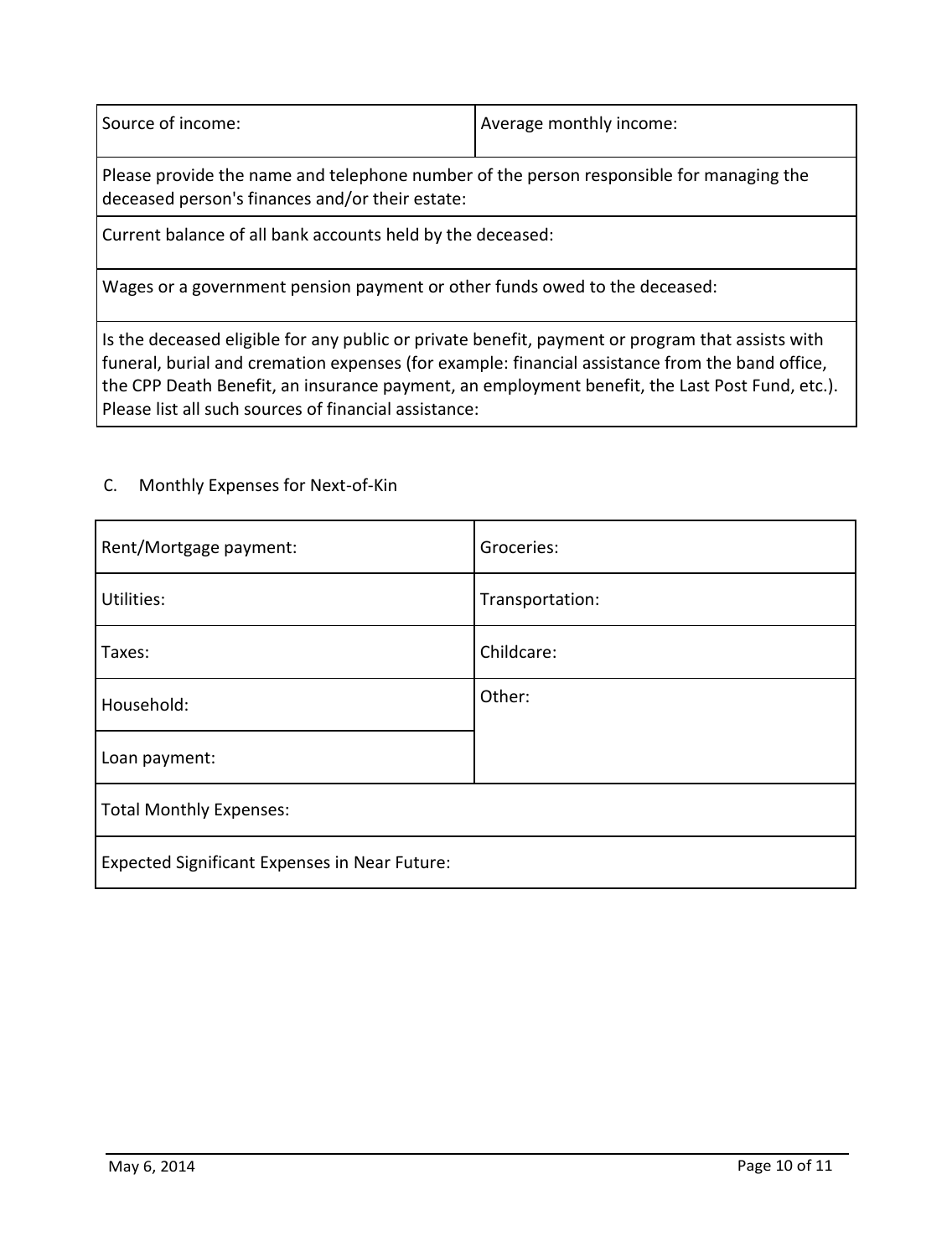# D. Monthly Income of Next-of-Kin

| Source(s) of income:                                                   | SIN (if on income support): |  |
|------------------------------------------------------------------------|-----------------------------|--|
| Net monthly income from all sources:                                   |                             |  |
| <b>Total Monthly Savings:</b>                                          |                             |  |
| Any expected changes in monthly income in near future? Please specify. |                             |  |

# E. Funeral/Burial/Cremation Plans

| Please describe the funeral you have planned as well as an estimate of the cost of burial<br>or cremation: |
|------------------------------------------------------------------------------------------------------------|
|                                                                                                            |
|                                                                                                            |
|                                                                                                            |

I certify that the information provided by me is true and accurate to the best of my knowledge.

Applicant's Signature: Date:\_\_\_\_\_\_\_\_\_\_\_\_\_\_\_\_\_\_\_\_\_\_

| Date: |  |
|-------|--|
|       |  |

F. Benefit Determination (to be completed by Benefit Administrator)

| Applicant eligible for assistance:<br>(Please note if applicant is verified indigent or                       | l no<br>l ves T |
|---------------------------------------------------------------------------------------------------------------|-----------------|
| the means test determined a budget shortfall   Details:<br>$\vert$ in the estate and/or for the next of kin.) |                 |
| Amount approved:                                                                                              |                 |